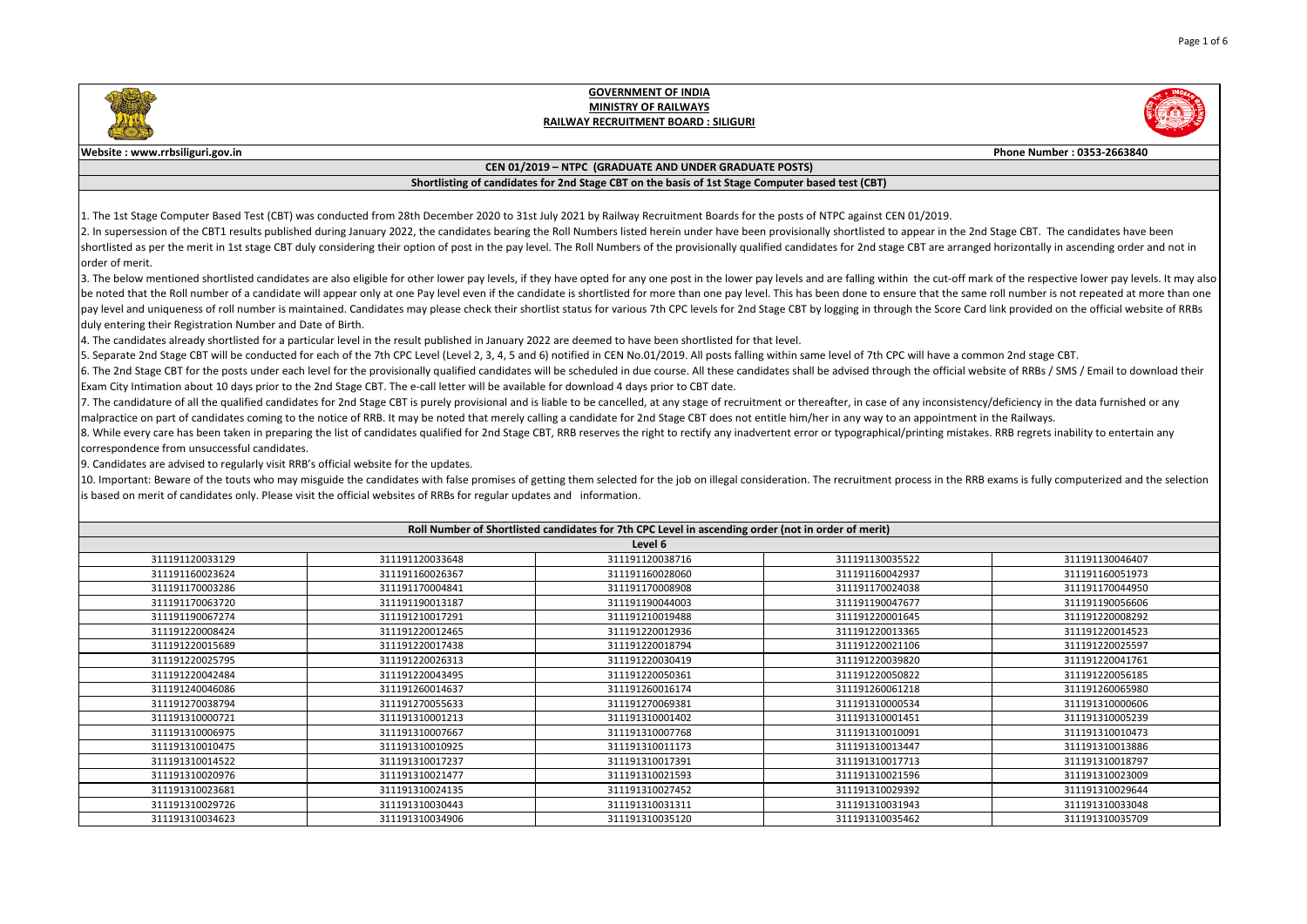



| Website: www.rrbsiliguri.gov.in                        |                 |                 |                 | Phone Number: 0353-2663840 |  |
|--------------------------------------------------------|-----------------|-----------------|-----------------|----------------------------|--|
| CEN 01/2019 - NTPC (GRADUATE AND UNDER GRADUATE POSTS) |                 |                 |                 |                            |  |
| 311191310036270                                        | 311191310037512 | 311191310038905 | 311191310039506 | 311191310041676            |  |
| 311191310045126                                        | 311191310045281 | 311191310046332 | 311191310047008 | 311191310047127            |  |
| 311191310047932                                        | 311191310048292 | 311191310050152 | 311191310050857 | 311191310051237            |  |
| 311191310051867                                        | 311191310051968 | 311191310052243 | 311191310053031 | 311191310053394            |  |
| 311191310053415                                        | 311191310053741 | 311191310053764 | 311191310054263 | 311191310054703            |  |
| 311191310054882                                        | 311191310055073 | 311191310055428 | 311191310055594 | 311191310055808            |  |
| 311191310055877                                        | 311191310055980 | 311191310067555 | 311191310068369 | 311191310070025            |  |
| 311191310070097                                        | 311191310070623 | 311192120010513 | 311192120011939 | 311192120013691            |  |
| 311192120021294                                        | 311192120025830 | 311192120033315 | 311192120033523 | 311192120043312            |  |
| 311192130009393                                        | 311192130024194 | 311192130036382 | 311192130071487 | 311192160014929            |  |
| 311192160016105                                        | 311192160017400 | 311192160035090 | 311192160036032 | 311192160039819            |  |
| 311192160041615                                        | 311192160042346 | 311192160042407 | 311192160043781 | 311192170020870            |  |
| 311192170043978                                        | 311192170044872 | 311192170050586 | 311192190028382 | 311192210002392            |  |
| 311192220009889                                        | 311192220010222 | 311192220011125 | 311192220012166 | 311192220013068            |  |
| 311192220014091                                        | 311192220016257 | 311192220023388 | 311192220024023 | 311192220024062            |  |
| 311192220025673                                        | 311192220026152 | 311192220029072 | 311192220029549 | 311192220029583            |  |
| 311192220031033                                        | 311192220032579 | 311192220036358 | 311192220036480 | 311192220036721            |  |
| 311192220037579                                        | 311192220037856 | 311192220038225 | 311192220038810 | 311192220040325            |  |
| 311192220040609                                        | 311192220041810 | 311192220041837 | 311192220042450 | 311192220045504            |  |
| 311192220047625                                        | 311192220050100 | 311192220050263 | 311192220050765 | 311192220055261            |  |
| 311192220055369                                        | 311192220056005 | 311192220058371 | 311192220065916 | 311192220072809            |  |
| 311192260060733                                        | 311192270033340 | 311192270052662 | 311192270052766 | 311192270055038            |  |
| 311192310000650                                        | 311192310000774 | 311192310001416 | 311192310009382 | 311192310009586            |  |
| 311192310010608                                        | 311192310010623 | 311192310010908 | 311192310012725 | 311192310012818            |  |
| 311192310013103                                        | 311192310013586 | 311192310014664 | 311192310015465 | 311192310015820            |  |
| 311192310015831                                        | 311192310016003 | 311192310016140 | 311192310016261 | 311192310016550            |  |
| 311192310017654                                        | 311192310017997 | 311192310018680 | 311192310018689 | 311192310020310            |  |
| 311192310021820                                        | 311192310021951 | 311192310022080 | 311192310022805 | 311192310023145            |  |
| 311192310023740                                        | 311192310024007 | 311192310024020 | 311192310024094 | 311192310025389            |  |
| 311192310025450                                        | 311192310025580 | 311192310025785 | 311192310025808 | 311192310026105            |  |
| 311192310026402                                        | 311192310027363 | 311192310027377 | 311192310027446 | 311192310028255            |  |
| 311192310028739                                        | 311192310029850 | 311192310029911 | 311192310030220 | 311192310030777            |  |
| 311192310032022                                        | 311192310032814 | 311192310033883 | 311192310035985 | 311192310036742            |  |
| 311192310038084                                        | 311192310038232 | 311192310038478 | 311192310038777 | 311192310038792            |  |
| 311192310038833                                        | 311192310039732 | 311192310040044 | 311192310040532 | 311192310040537            |  |
| 311192310040694                                        | 311192310042261 | 311192310042883 | 311192310044901 | 311192310044979            |  |
| 311192310046436                                        | 311192310047057 | 311192310049226 | 311192310049391 | 311192310050671            |  |
| 311192310051129                                        | 311192310051632 | 311192310051967 | 311192310052057 | 311192310052480            |  |
| 311192310052671                                        | 311192310053184 | 311192310053197 | 311192310053268 | 311192310053457            |  |
| 311192310053750                                        | 311192310053871 | 311192310053884 | 311192310053899 | 311192310054658            |  |
| 311192310054666                                        | 311192310054675 | 311192310055001 | 311192310055094 | 311192310055610            |  |
| 311192310055931                                        | 311192310059914 | 311192310064322 | 311192310067559 | 311192310068092            |  |
| 311192310068202                                        | 311192310068670 | 311192310070329 | 311192310072712 | 311192310072772            |  |
| 311192310072777                                        | 311193110023080 | 311193120010944 | 311193120013399 | 311193120017568            |  |
| 311193120019634                                        | 311193120020102 | 311193120020633 | 311193120026655 | 311193120027682            |  |
| 311193120029269                                        | 311193120040019 | 311193120044784 | 311193120046840 | 311193160005231            |  |
|                                                        |                 |                 |                 |                            |  |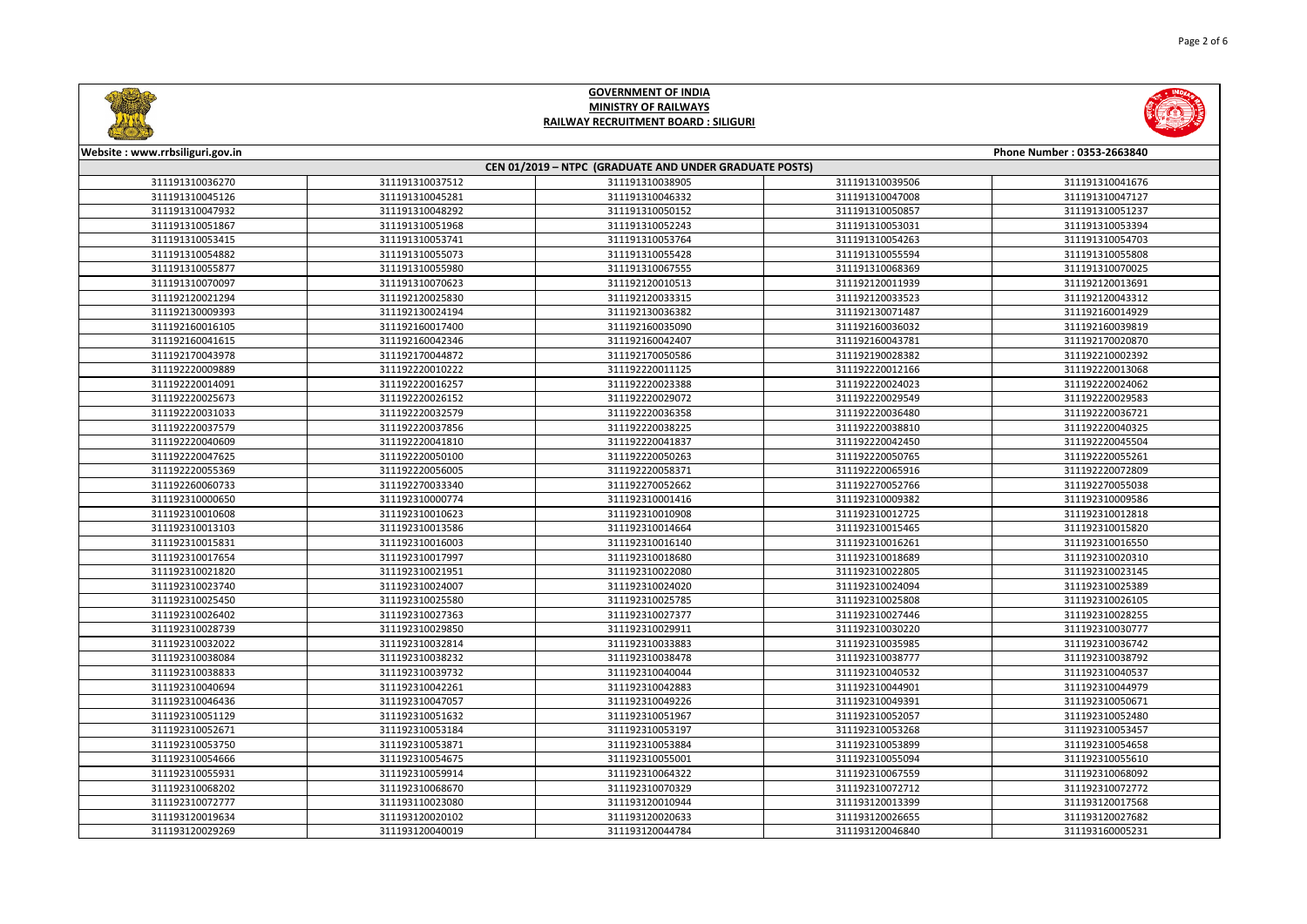



| Website: www.rrbsiliguri.gov.in                        |                 |                 |                 | Phone Number: 0353-2663840 |
|--------------------------------------------------------|-----------------|-----------------|-----------------|----------------------------|
| CEN 01/2019 - NTPC (GRADUATE AND UNDER GRADUATE POSTS) |                 |                 |                 |                            |
| 311193160013689                                        | 311193160027908 | 311193170008154 | 311193190002725 | 311193210043684            |
| 311193220001831                                        | 311193220007140 | 311193260002294 | 311193260002589 | 311193260004942            |
| 311193260006748                                        | 311193260007311 | 311193270002412 | 311193270006930 | 311193310000567            |
| 311193310001276                                        | 311193310001728 | 311193310001769 | 311193310002084 | 311193310002128            |
| 311193310002140                                        | 311193310002185 | 311193310002249 | 311193310002346 | 311193310002975            |
| 311193310003007                                        | 311193310003134 | 311193310003250 | 311193310003505 | 311193310003553            |
| 311193310003723                                        | 311193310003913 | 311193310004047 | 311193310004117 | 311193310004167            |
| 311193310004346                                        | 311193310004707 | 311193310004735 | 311193310004906 | 311193310004982            |
| 311193310005157                                        | 311193310005202 | 311193310005301 | 311193310005415 | 311193310005442            |
| 311193310005630                                        | 311193310005878 | 311193310005927 | 311193310006088 | 311193310006134            |
| 311193310006210                                        | 311193310006225 | 311193310006285 | 311193310006330 | 311193310006528            |
| 311193310006554                                        | 311193310006666 | 311193310006781 | 311193310007534 | 311193310007646            |
| 311193310007799                                        | 311193310007921 | 311193310008065 | 311193310008138 | 311193310008210            |
| 311193310008432                                        | 311193310008458 | 311193310008548 | 311193310008763 | 311193310008778            |
| 311194120010661                                        | 311194120011748 | 311194120012001 | 311194120013202 | 311194120013815            |
| 311194120015210                                        | 311194120015479 | 311194120016724 | 311194120019708 | 311194120020092            |
| 311194120021619                                        | 311194120023373 | 311194120025489 | 311194120025977 | 311194120026933            |
| 311194120027164                                        | 311194120030233 | 311194120040850 | 311194120041051 | 311194120045025            |
| 311194120045465                                        | 311194120052776 | 311194130008959 | 311194130012341 | 311194130015089            |
| 311194130015144                                        | 311194130015873 | 311194130015918 | 311194130016864 | 311194130016968            |
| 311194130022414                                        | 311194130023830 | 311194130024796 | 311194130024828 | 311194130025339            |
| 311194130027354                                        | 311194130028924 | 311194130031672 | 311194130042049 | 311194130046518            |
| 311194130054543                                        | 311194130055079 | 311194130056857 | 311194130059658 | 311194130059874            |
| 311194130061840                                        | 311194130064430 | 311194150009898 | 311194150011097 | 311194150012966            |
| 311194150015579                                        | 311194150018222 | 311194150020095 | 311194150030236 | 311194150038330            |
| 311194150042706                                        | 311194150049812 | 311194150057935 | 311194160009879 | 311194160010092            |
| 311194160010891                                        | 311194160011058 | 311194160012666 | 311194160018213 | 311194160019998            |
| 311194160022448                                        | 311194160022539 | 311194160023668 | 311194160024689 | 311194160025457            |
| 311194160025596                                        | 311194160026366 | 311194160026930 | 311194160029286 | 311194160031834            |
| 311194160033502                                        | 311194160033587 | 311194160033680 | 311194160035838 | 311194160037661            |
| 311194160037720                                        | 311194160038331 | 311194160040727 | 311194160041187 | 311194160041596            |
| 311194160042585                                        | 311194160043263 | 311194160043811 | 311194160050308 | 311194160052929            |
| 311194160055987                                        | 311194170009462 | 311194170014453 | 311194170016406 | 311194170019265            |
| 311194170019297                                        | 311194170019457 | 311194170020640 | 311194170022445 | 311194170022498            |
| 311194170023357                                        | 311194170029826 | 311194170037096 | 311194170040604 | 311194170043040            |
| 311194170055383                                        | 311194170055669 | 311194170055988 | 311194170056997 | 311194170062666            |
| 311194190012653                                        | 311194190019771 | 311194190020328 | 311194190025682 | 311194190027068            |
| 311194190027410                                        | 311194190035918 | 311194190036531 | 311194190039380 | 311194190041436            |
| 311194190048555                                        | 311194190057823 | 311194190059310 | 311194190061487 | 311194190062189            |
| 311194190062591                                        | 311194190063932 | 311194190064522 | 311194190067475 | 311194190068151            |
| 311194190069239                                        | 311194190070070 | 311194190070182 | 311194190071002 | 311194200039645            |
| 311194220008273                                        | 311194220009543 | 311194220010395 | 311194220013142 | 311194220020313            |
| 311194220021238                                        | 311194220022408 | 311194220022584 | 311194220022684 | 311194220023531            |
| 311194220025623                                        | 311194220025789 | 311194220025924 | 311194220026321 | 311194220026387            |
| 311194220026441                                        | 311194220026905 | 311194220027415 | 311194220028416 | 311194220028636            |
| 311194220029087                                        | 311194220029263 | 311194220030555 | 311194220030602 | 311194220032516            |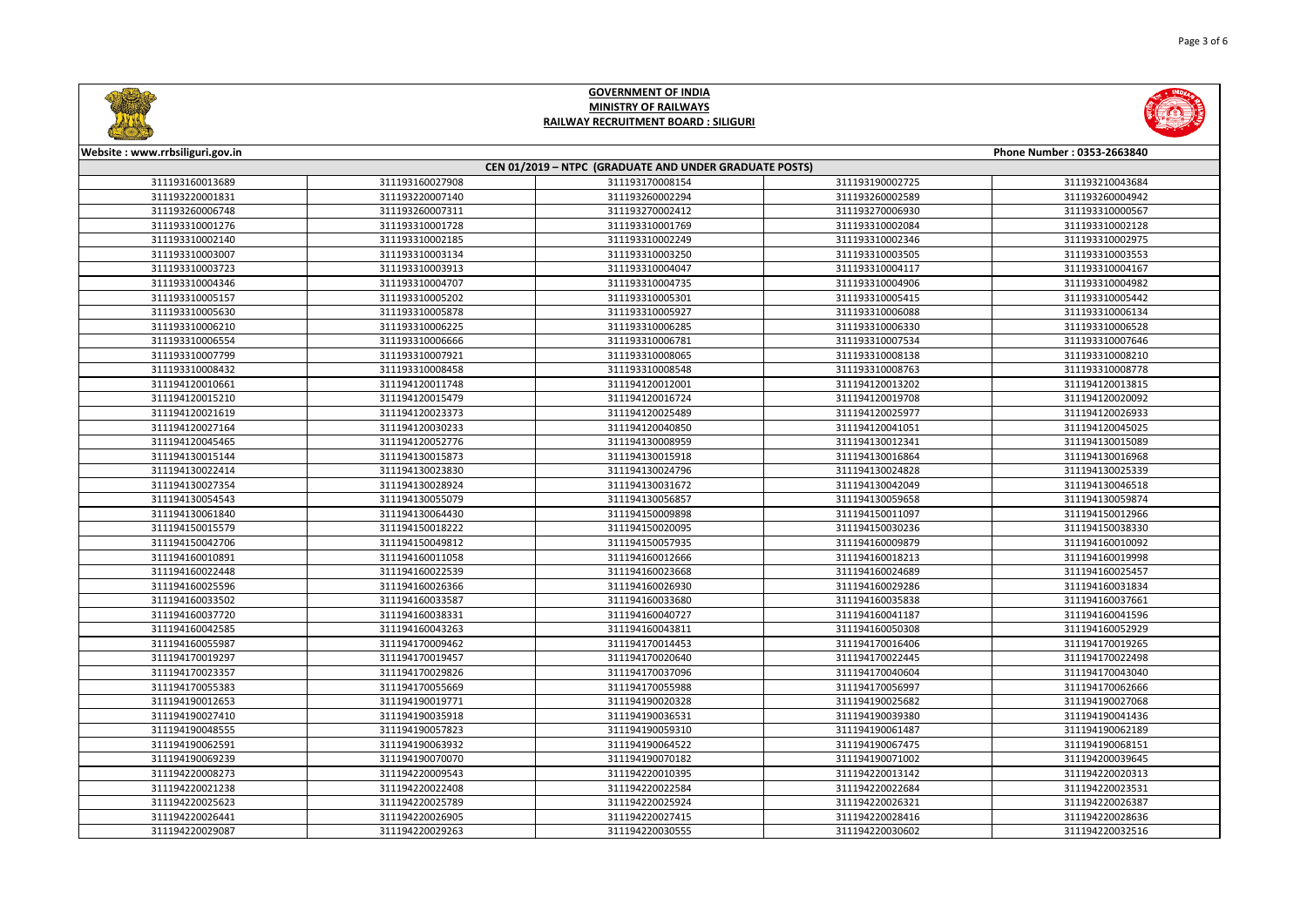



| Website: www.rrbsiliguri.gov.in<br>Phone Number: 0353-2663840 |                 |                 |                 |                 |  |
|---------------------------------------------------------------|-----------------|-----------------|-----------------|-----------------|--|
| CEN 01/2019 - NTPC (GRADUATE AND UNDER GRADUATE POSTS)        |                 |                 |                 |                 |  |
| 311194220033545                                               | 311194220034072 | 311194220035177 | 311194220035641 | 311194220035776 |  |
| 311194220036657                                               | 311194220038063 | 311194220038228 | 311194220040595 | 311194220041683 |  |
| 311194220041766                                               | 311194220043037 | 311194220044203 | 311194220044335 | 311194220044465 |  |
| 311194220047414                                               | 311194220050505 | 311194220050532 | 311194220051996 | 311194220053563 |  |
| 311194220056072                                               | 311194220056420 | 311194220058099 | 311194220058239 | 311194220059539 |  |
| 311194220059573                                               | 311194220060609 | 311194220060631 | 311194220061371 | 311194220061516 |  |
| 311194220062012                                               | 311194220062626 | 311194220062768 | 311194220062860 | 311194220062896 |  |
| 311194220063830                                               | 311194220064238 | 311194220066193 | 311194220066688 | 311194220067412 |  |
| 311194220067736                                               | 311194220068307 | 311194220068864 | 311194220070006 | 311194220070359 |  |
| 311194220070523                                               | 311194220070599 | 311194220070686 | 311194220070803 | 311194220070937 |  |
| 311194220070957                                               | 311194220071161 | 311194220071302 | 311194220071389 | 311194220071707 |  |
| 311194220071887                                               | 311194220072660 | 311194230011364 | 311194230021967 | 311194230027876 |  |
| 311194230027886                                               | 311194230031555 | 311194230038181 | 311194230045233 | 311194230048287 |  |
| 311194230059019                                               | 311194230063709 | 311194230071640 | 311194250024791 | 311194250027597 |  |
| 311194250041893                                               | 311194250046513 | 311194250050519 | 311194250051134 | 311194250062799 |  |
| 311194260008964                                               | 311194260009982 | 311194260011021 | 311194260011648 | 311194260011793 |  |
| 311194260011807                                               | 311194260011935 | 311194260013892 | 311194260014789 | 311194260016836 |  |
| 311194260017635                                               | 311194260017806 | 311194260017867 | 311194260018494 | 311194260018530 |  |
| 311194260018695                                               | 311194260019561 | 311194260020247 | 311194260020269 | 311194260020558 |  |
| 311194260021988                                               | 311194260022387 | 311194260022420 | 311194260025699 | 311194260026714 |  |
| 311194260027965                                               | 311194260028502 | 311194260029400 | 311194260029409 | 311194260031717 |  |
| 311194260034616                                               | 311194260037269 | 311194260038370 | 311194260040399 | 311194260041731 |  |
| 311194260042055                                               | 311194260042222 | 311194260043076 | 311194260045117 | 311194260046448 |  |
| 311194260052102                                               | 311194260057159 | 311194260058015 | 311194260059238 | 311194260060315 |  |
| 311194260060724                                               | 311194260060966 | 311194260061304 | 311194260061412 | 311194260061781 |  |
| 311194260061823                                               | 311194260064107 | 311194260066826 | 311194260068029 | 311194260068715 |  |
| 311194260070213                                               | 311194260070219 | 311194260071704 | 311194260072702 | 311194270012598 |  |
| 311194270018185                                               | 311194270020216 | 311194270025081 | 311194270027582 | 311194270035455 |  |
| 311194270035992                                               | 311194270036245 | 311194270039746 | 311194270043823 | 311194270043864 |  |
| 311194270048675                                               | 311194270051407 | 311194270052733 | 311194270052972 | 311194270053428 |  |
| 311194270054785                                               | 311194270055833 | 311194270066016 | 311194270068713 | 311194270068785 |  |
| 311194270069435                                               | 311194270069776 | 311194270070021 | 311194270070241 | 311194270070590 |  |
| 311194270070598                                               | 311194270071532 | 311194270071892 | 311194310001302 | 311194310006593 |  |
| 311194310009191                                               | 311194310010182 | 311194310011123 | 311194310011136 | 311194310011275 |  |
| 311194310011768                                               | 311194310011962 | 311194310014059 | 311194310014328 | 311194310014791 |  |
| 311194310015507                                               | 311194310015998 | 311194310016958 | 311194310018334 | 311194310019113 |  |
| 311194310019271                                               | 311194310020908 | 311194310022422 | 311194310022483 | 311194310022851 |  |
| 311194310023238                                               | 311194310023243 | 311194310023302 | 311194310024150 | 311194310024227 |  |
| 311194310024290                                               | 311194310024438 | 311194310025170 | 311194310025760 | 311194310026843 |  |
| 311194310027516                                               | 311194310028340 | 311194310028988 | 311194310029130 | 311194310029578 |  |
| 311194310030923                                               | 311194310031055 | 311194310031107 | 311194310031325 | 311194310031349 |  |
| 311194310034222                                               | 311194310034393 | 311194310034407 | 311194310034735 | 311194310034739 |  |
| 311194310035000                                               | 311194310036308 | 311194310038744 | 311194310039661 | 311194310040292 |  |
| 311194310040344                                               | 311194310041976 | 311194310042198 | 311194310042905 | 311194310043067 |  |
| 311194310044236                                               | 311194310044922 | 311194310046601 | 311194310046976 | 311194310047691 |  |
| 311194310048343                                               | 311194310050623 | 311194310050742 | 311194310051310 | 311194310051671 |  |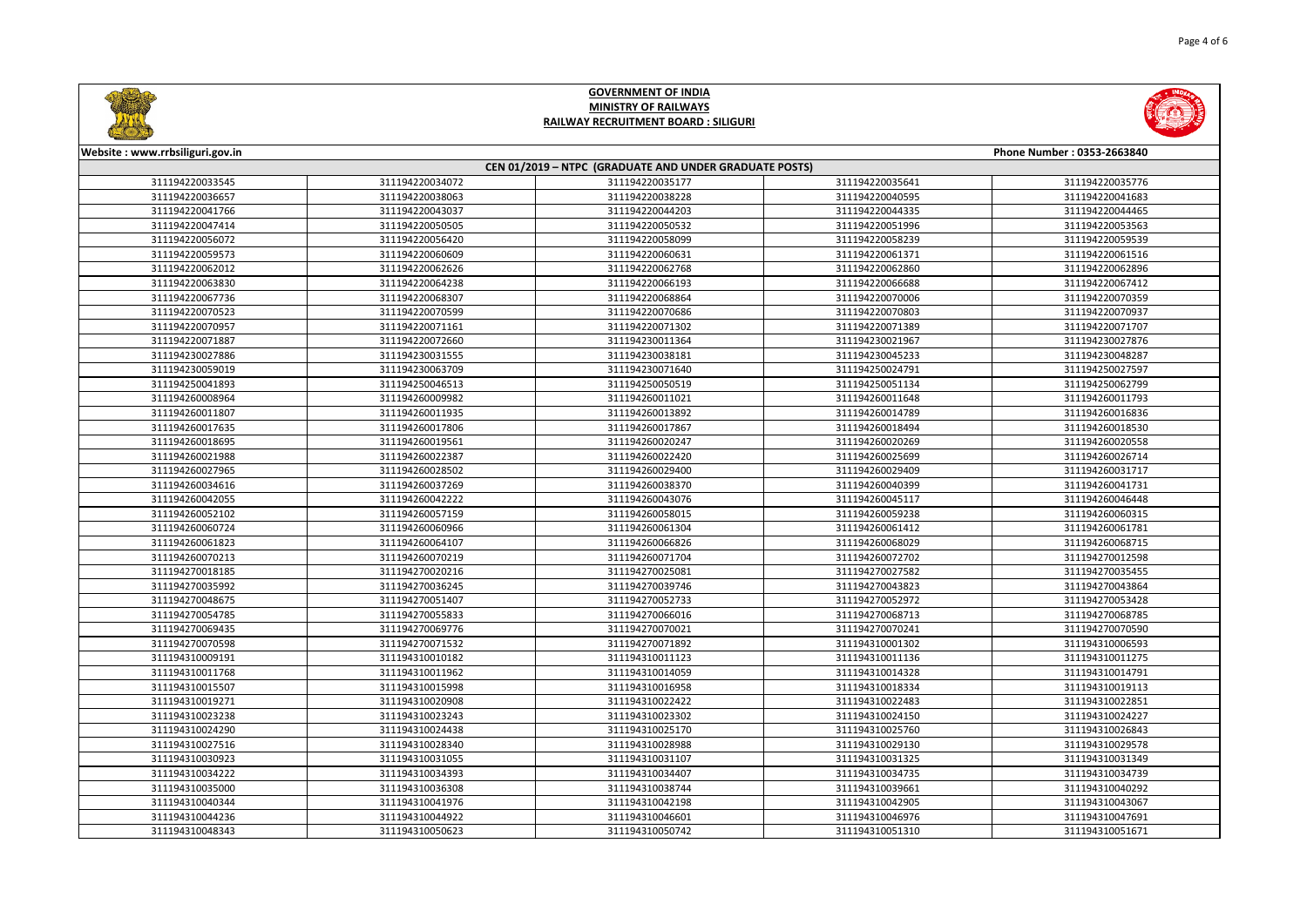



| Website: www.rrbsiliguri.gov.in |                 |                                                        |                 | Phone Number: 0353-2663840 |
|---------------------------------|-----------------|--------------------------------------------------------|-----------------|----------------------------|
|                                 |                 | CEN 01/2019 - NTPC (GRADUATE AND UNDER GRADUATE POSTS) |                 |                            |
| 311194310052419                 | 311194310052721 | 311194310052867                                        | 311194310053724 | 311194310054272            |
| 311194310054455                 | 311194310054517 | 311194310054845                                        | 311194310055709 | 311194310055716            |
| 311194310057288                 | 311194310058378 | 311194310058602                                        | 311194310060432 | 311194310060576            |
| 311194310060852                 | 311194310061041 | 311194310062137                                        | 311194310065626 | 311194310067312            |
| 311194310068050                 | 311194310068312 | 311194310068637                                        | 311194310068753 | 311194310069072            |
| 311194310069311                 | 311194310069384 | 311194310069904                                        | 311194310070190 | 311194310070734            |
| 311194310070829                 | 311194310070986 | 311194310071558                                        | 311194310071576 | 311194310071631            |
| 311194310072482                 | 311194310072671 | 311194310072683                                        | 311194310072684 | 311194310072746            |
| 311194310072850                 | 311195120002647 | 311195120003168                                        | 311195120004793 | 311195120005190            |
| 311195120005418                 | 311195120006378 | 311195120008222                                        | 311195120051301 | 311195130002578            |
| 311195130003171                 | 311195130004520 | 311195130006391                                        | 311195130016828 | 311195130020352            |
| 311195130059930                 | 311195130061280 | 311195130061488                                        | 311195150021089 | 311195160002378            |
| 311195160004468                 | 311195160051770 | 311195160051952                                        | 311195170000224 | 311195170000225            |
| 311195170000289                 | 311195170003436 | 311195170003681                                        | 311195170003772 | 311195170004834            |
| 311195170007080                 | 311195170007951 | 311195170012126                                        | 311195170016610 | 311195180005030            |
| 311195190001732                 | 311195190002199 | 311195190002746                                        | 311195190003360 | 311195190003466            |
| 311195190003567                 | 311195190004124 | 311195190005266                                        | 311195190007559 | 311195190008741            |
| 311195190011277                 | 311195190016511 | 311195190024368                                        | 311195190025385 | 311195190061513            |
| 311195190065043                 | 311195220001766 | 311195220002137                                        | 311195220002452 | 311195220002819            |
| 311195220002857                 | 311195220002935 | 311195220003164                                        | 311195220003221 | 311195220003447            |
| 311195220003452                 | 311195220003580 | 311195220003875                                        | 311195220004183 | 311195220005005            |
| 311195220005104                 | 311195220005107 | 311195220005120                                        | 311195220005506 | 311195220005536            |
| 311195220005546                 | 311195220005838 | 311195220007127                                        | 311195220007161 | 311195220007255            |
| 311195220007282                 | 311195220007342 | 311195220007691                                        | 311195220008286 | 311195220008396            |
| 311195220030634                 | 311195220056604 | 311195220072332                                        | 311195230001815 | 311195230002761            |
| 311195230003455                 | 311195230005673 | 311195230006229                                        | 311195230008128 | 311195230063511            |
| 311195240001560                 | 311195250032747 | 311195260002659                                        | 311195260002950 | 311195260003019            |
| 311195260004578                 | 311195260006653 | 311195260007384                                        | 311195260008706 | 311195260008713            |
| 311195260009866                 | 311195260012741 | 311195260023250                                        | 311195260031258 | 311195260032989            |
| 311195260038594                 | 311195260038909 | 311195260040838                                        | 311195260044549 | 311195260048444            |
| 311195260057889                 | 311195260060264 | 311195260060339                                        | 311195260061327 | 311195260067425            |
| 311195260067520                 | 311195260068393 | 311195260069244                                        | 311195260069842 | 311195270002407            |
| 311195270002827                 | 311195270004539 | 311195270004790                                        | 311195270005370 | 311195270006973            |
| 311195270007517                 | 311195270007738 | 311195270007943                                        | 311195270068696 | 311195280003391            |
| 311195310002216                 | 311195310002416 | 311195310002732                                        | 311195310002823 | 311195310002932            |
| 311195310002991                 | 311195310003075 | 311195310003377                                        | 311195310003547 | 311195310003866            |
| 311195310004176                 | 311195310004203 | 311195310004284                                        | 311195310004314 | 311195310004315            |
| 311195310004335                 | 311195310004778 | 311195310004794                                        | 311195310004818 | 311195310004822            |
| 311195310004832                 | 311195310005081 | 311195310005156                                        | 311195310005262 | 311195310005772            |
| 311195310005779                 | 311195310006423 | 311195310006531                                        | 311195310006757 | 311195310006762            |
| 311195310006881                 | 311195310007163 | 311195310007269                                        | 311195310007611 | 311195310008262            |
| 311195310008295                 | 311195310008300 | 311195310008418                                        | 311195310008442 | 311195310008716            |
| 311195310008720                 | 311195310008742 | 311195310008766                                        | 311195310044975 | 311195310069070            |
| 311195310069706                 |                 |                                                        |                 |                            |
|                                 |                 | --------End of List--------                            |                 |                            |